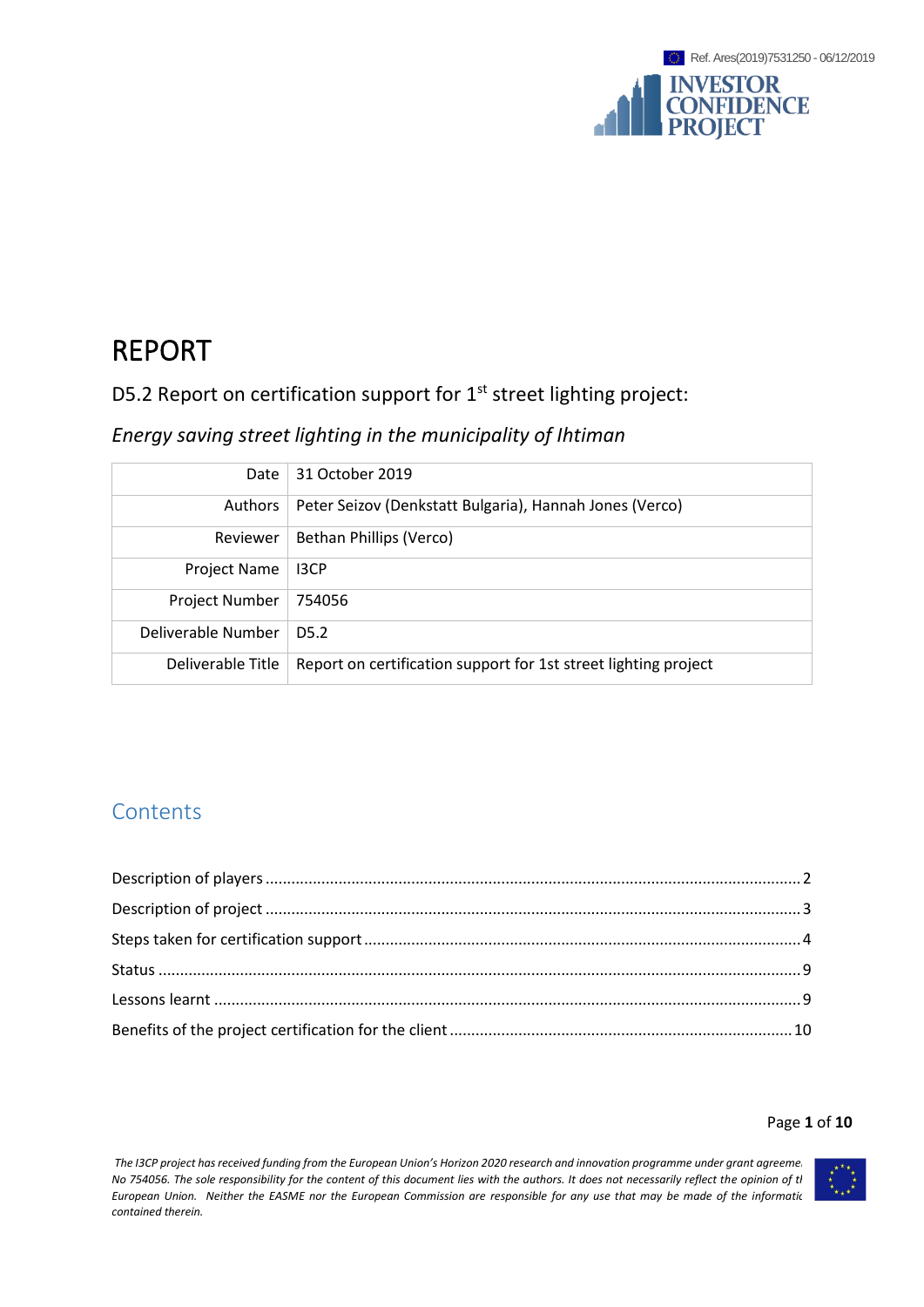

# <span id="page-1-0"></span>Description of players

### **Project owner: Ihtiman Municipality**

The pilot project was implemented in the Ihtiman Municipality, situated in Southwestern Bulgaria within the District of Sofia. Ihtiman Municipality encompasses 28 settlements with a total area of approx. 516  $km^2$  and housing 18 380 people.

## **Project developer: Sofena**

SOFENA Ltd. is a company registered under Commercial Law in 2005, with the main activity of performing energy audits of buildings, industrial systems and lighting systems. The company is owned by Sofia Energy Agency (founded in 2001 under a contract between Sofia Municipality and the European Commission) and uses the full expertise and technical potential of the Agency. It is entered in the registers under Art. 44 and Art. 60 of the Energy Efficiency Act respectively for auditing and certification of buildings and for the inspection of industrial systems.

The consultants at SOFENA Ltd. have more than 10 years of experience in the field of energy efficiency audits and have rich professional experience in the field of building constructions, electrical engineering, heat engineering and power engineering. Over 100 energy efficiency audits have been carried out, and the company has also participated in several national and European projects.

The company also provides consulting services in the field of energy efficiency, optimization of systems and processes in industrial enterprises and buildings, use of renewable energy sources and implementation of energy management systems according to BDS EN ISO 50001: Energy management systems. SOFENA Ltd. performs technical and economic analyses and consultations for the application of enterprises and owners of buildings for European and national financing, including credit lines and the Energy Efficiency and Renewable Energy Fund.

#### **In-country advocate: Denkstatt Bulgaria**

Denkstatt is the leading sustainability advisory in Central and Eastern Europe, providing guidance on sustainable development. The Bulgarian office was established in 2007 and it currently has 15 employees. Our core team of committed professionals enables us to deliver a high level of quality, further enhanced through streamlined internal collaboration. Denkstatt has substantial experience in the Eastern European sustainability policy agenda, as well as practical experience in sustainability implementation across various industries. Denkstatt Bulgaria have delivered services in environmental policy assessments, emissions inventories, climate change mitigation and adaptation plans, LCA studies across various industries, environmental and social impact assessment, as well as stakeholder engagement, both at the local and international level. Our work combines the company's deep environmental knowledge with top-line stakeholder management and on-the-ground policy knowledge. Denkstatt's customers range from governmental institutions, NGOs, metals and mining, telecom, food and beverage, pulp and paper, retail and consumer goods industries to energy supply companies and service companies.

Page **2** of **10**

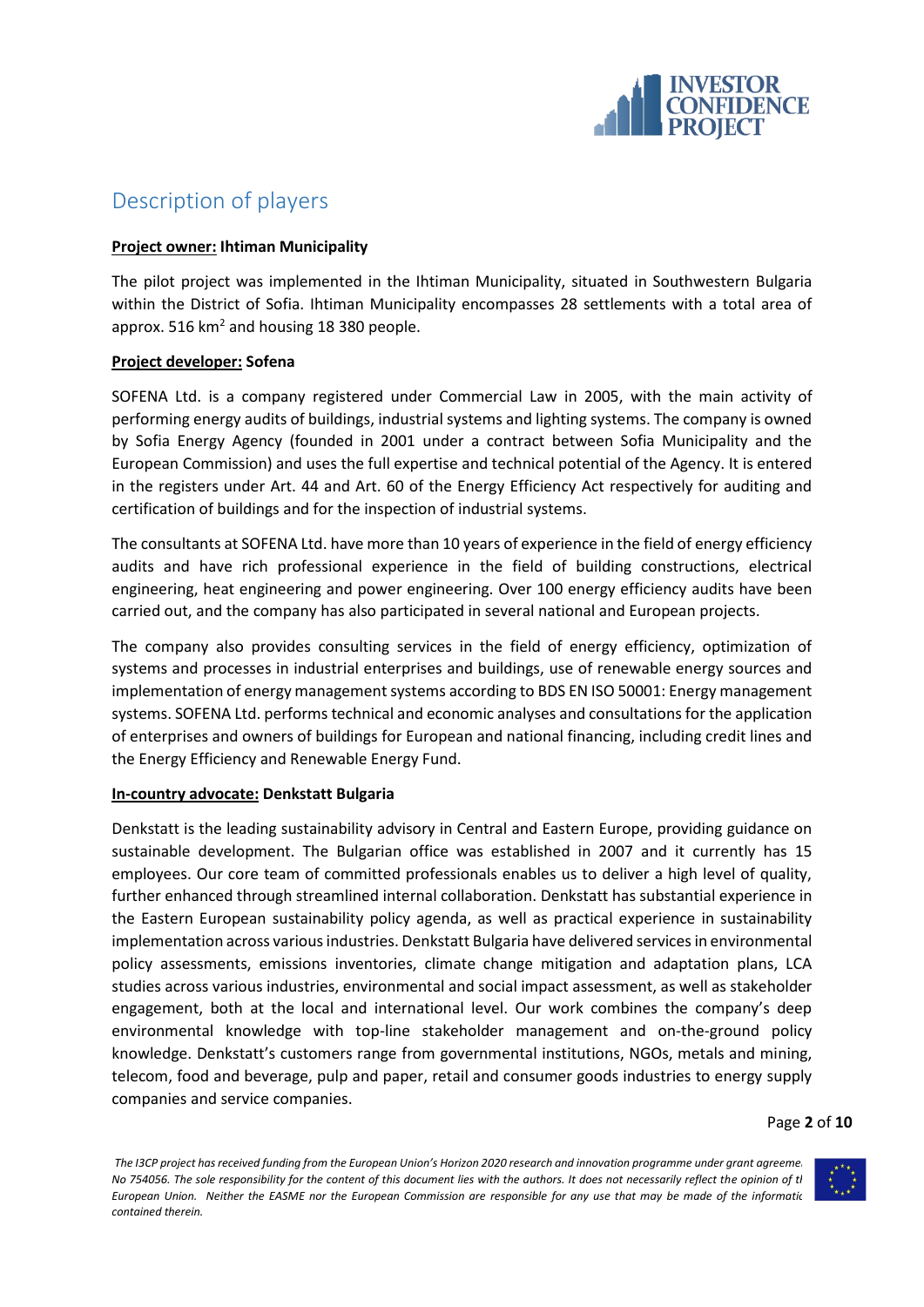

#### **Quality assurance assessor: Verco**

Verco is a sustainability and climate change consultancy, based in the UK, with 30 years of experience with focus on low carbon growth, energy efficiency and clean energy development, including experience of developing finance programmes. Its two main roles on ICP Europe are to provide EUwide technical support, and to provide in-country advocacy for the project in the UK. Its technical role includes leading the development of the protocols and supporting tools, supporting the delivery of training to ICP credentialed Project Developers and Quality Assurance Providers, and providing Quality Assurance to projects seeking the Investor Ready Energy Efficiency certification.

# <span id="page-2-0"></span>Description of project

## Description of the ECM

Ihtiman Municipality's street lighting system is distributed throughout 16 consolidated settlements<sup>1</sup>, tailored in terms of control panels according to the number of luminaries and the scope of the road network. Prior to the ECM, the majority of existing street lighting consisted of compact fluorescent lamps (CFLs) of 1x18, 1x36 and 1x55 Wattage, as well as high-pressure sodium vapor lamps (HS) with of 1x50 and 1x70 Wattage. There are 4496 luminaries in total, distributed as per [Table 1.](#page-2-1)

|     |                   | <b>CFLs</b> | <b>CFLs</b> | <b>CFLs</b> | <b>HS</b> | <b>HS</b> |                    | <b>Installed</b> |
|-----|-------------------|-------------|-------------|-------------|-----------|-----------|--------------------|------------------|
| Nº  | <b>Settlement</b> | 1x18W       | 1x36W       | 1x55W       | 1x50W     | 1x70W     | <b>Total count</b> | capacity (kW)    |
| 1.  | <b>Ihtiman</b>    | 227         | 655         | 249         | 141       | 70        | 1342               | 63.484           |
| 2.  | Mirovo            | 47          | 29          |             |           | 36        | 112                | 5.334            |
| 3.  | Stambolovo        | 192         | 58          |             |           |           | 250                | 6.776            |
| 4.  | Chernyovo         | 160         | 142         |             |           |           | 302                | 9.768            |
| 5.  | Polyantsi         | 56          | 82          |             |           |           | 138                | 4.840            |
| 6.  | Venkovets         | 61          | 21          |             |           |           | 82                 | 2.266            |
| 7.  | <b>Boeritsa</b>   | 67          | 100         |             |           |           | 167                | 5.874            |
| 8.  | Zhivkovo          | 123         | 122         |             |           | 23        | 268                | 10.006           |
| 9.  | Verinsko          | 80          | 100         |             | 42        |           | 222                | 8.722            |
| 10. | Boryka            | 64          | 103         |             |           |           | 167                | 5.940            |
| 11. | Paunovo           | 72          | 65          |             |           |           | 137                | 4.444            |
| 12. | Kostadinkino      | 167         | 13          |             |           |           | 180                | 4.246            |
| 13. | Vakarel           | 318         | 250         |             |           | 80        | 648                | 24.716           |

<span id="page-2-1"></span>*Table 1: Distribution of lighting fixtures and installed capacity per consolidated settlement in Ihtiman Municipality. Installed capacity inclusive of losses for each fixture (up to 20%).*

The I3CP project has received funding from the European Union's Horizon 2020 research and innovation programme under grant agreeme. *No 754056. The sole responsibility for the content of this document lies with the authors. It does not necessarily reflect the opinion of the European Union. Neither the EASME nor the European Commission are responsible for any use that may be made of the informatic contained therein.*



<sup>1</sup> Administratively, there are 28 settlements in Ihtiman Municipality in total. Some are considered *mahalas*, i.e. very small villages de-facto acting as neighbourhoods of other settlements.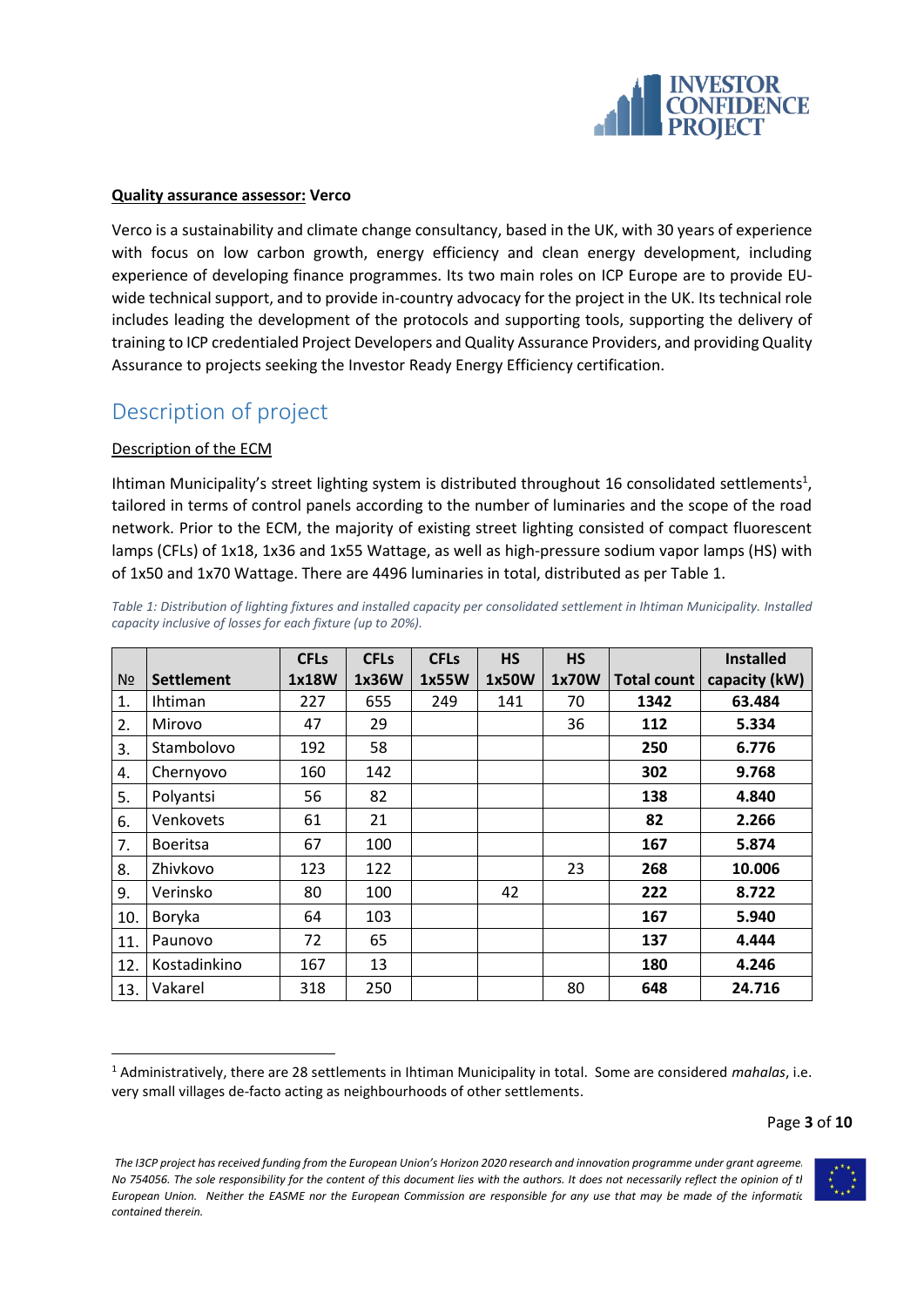

*Table 2: Distribution of lighting fixtures and installed capacity per consolidated settlement in Ihtiman Municipality. Installed capacity inclusive of losses for each fixture (up to 20%). (cont.)*

|                |               | <b>CFLs</b> | <b>CFL<sub>s</sub></b> | <b>CFL<sub>s</sub></b> | НS    | <b>HS</b> |             | <b>Installed</b> |
|----------------|---------------|-------------|------------------------|------------------------|-------|-----------|-------------|------------------|
| N <sub>o</sub> | Settlement    | 1x18W       | 1x36W                  | 1x55W                  | 1x50W | 1x70W     | Total count | capacity (kW)    |
| 14.            | Buzyakovtsi   | 165         | 18                     |                        |       |           | 188         | 4.727            |
| 15.            | <b>Belica</b> | 90          | 66                     |                        |       |           | 156         | 4.884            |
| 16.            | Muhovo        | 79          | 58                     |                        |       |           | 137         | 4.290            |
|                | <b>TOTAL:</b> | 1968        | 1882                   | 249                    | 188   | 209       | 4496        | 170.317          |

The pilot project is implemented throughout the settlements listed in [Table 1](#page-2-1) and consists of replacement of all luminaries with energy-efficient LEDs while maintaining the existing control system (relays with clock), as outlined in [Table 3.](#page-3-1)

<span id="page-3-1"></span>*Table 3: Outline of the ECM implemented in the Ihtiman Municipality pilot project.*

| <b>Luminary type</b> |      | Power (W) | Installed capacity (kW) |
|----------------------|------|-----------|-------------------------|
| LED luminary 14W     | 4069 | 14        | 56.97                   |
| LED luminary 18W     | 298  | 18        | 5.36                    |
| LED luminary 26W     | 38   | 26        | 0.99                    |
| LED sphere 35W       | 91   | 35        | 3.19                    |
| Total                | 4496 |           | 66.50                   |

# <span id="page-3-0"></span>Steps taken for certification support

#### Overview of the process

The following chart shows the general ICP process for project development, quality assurance and project certification – as applied in this pilot project:



Page **4** of **10**

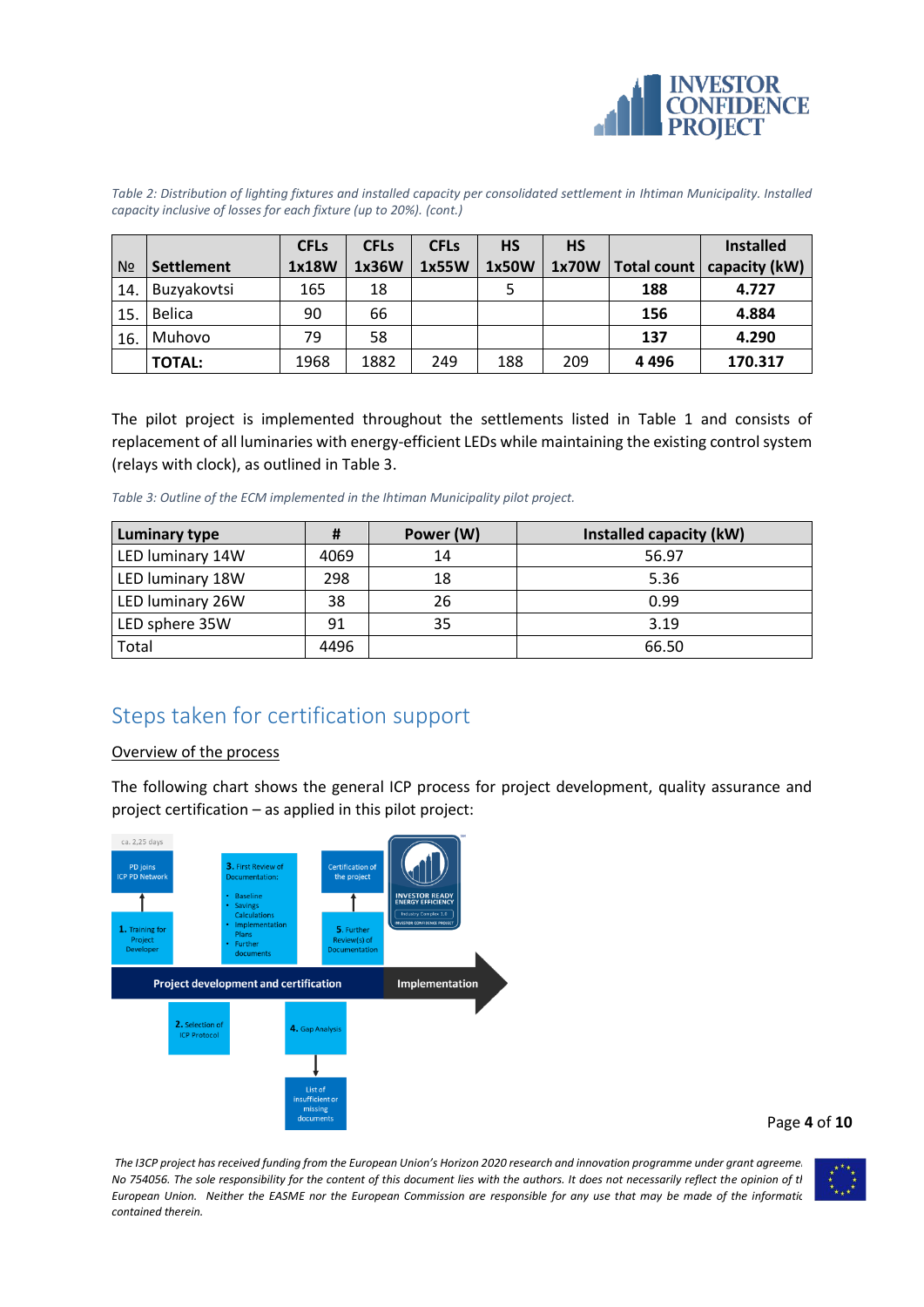

### Project identification, MoU and kick-off

Over the course of IC3P, Denkstatt Bulgaria approached several potential PDs with tailored offers for support for pilot implementation of an IREE project certification. Sofena was one of the approached organisations – a street lighting and industrial installations project developer, who wished to learn how to apply the ICP Street Lighting protocol.

In order to minimise upfront investment, Sofena wished to retroactively apply the IREE certification process to a project in Ihtiman Municipality (implemented end 2018/beginning 2019) in order to test the ICP approach for future street lighting projects. Denkstatt Bulgaria and Sofena signed a Memorandum of Understanding, outlining the following:

- Denkstatt Bulgaria shall act as a liaison between Sofena and ICP, shall maintain regular communication with Sofena, provide feedback and advice on project implementation, as well as provide clarification on all technical and administrative matters as required.
- Sofena shall undertake PD accreditation as per ICP requirements.
- Denkstatt Bulgaria shall develop Bulgarian templates for M&V, Operations, Maintenance and Monitoring, and Commissioning plans, to be used by Sofena experts.
- Sofena shall prepare project documentation for the Ihtiman Municipality project in line with ICP Street Lighting Protocol, to be reviewed by an ICP Quality Assurance Assessor (Verco) and remedial measures to be carried out if needed.
- Denkstatt Bulgaria shall translate all project documentation prepared by Sofena.
- Denkstatt Bulgaria shall liaise between Sofena and the ICP QA.

#### Application of ICP

For leading the application of ICP to the Ihtiman Municipality project, Sofena nominated energy expert Dr. Eng. Zdravko Georgiev as their designated representative, with the process kicking off after signing of the MoU between Sofena and Denkstatt Bulgaria. The whole certification process lasted between March-October 2019, but this is inclusive of a delay on part of Sofena due to workload on other projects.

Review of ICP requirements and the project documentation showed that the bulk of the work for preparing the necessary documentation would stem from aligning the requirements of the ICP fivestage process [\(Figure 1\)](#page-4-0) with the work done in the project's Energy Audit - said audit is carried out as mandated under relevant Bulgarian legislation, thus the process of alignment with ICP requirements serves as a learning for the feasibility of ICP Protocols for subsequent developments.



<span id="page-4-0"></span>*Figure 1: The ICP five-stage process for project development.*

#### Page **5** of **10**

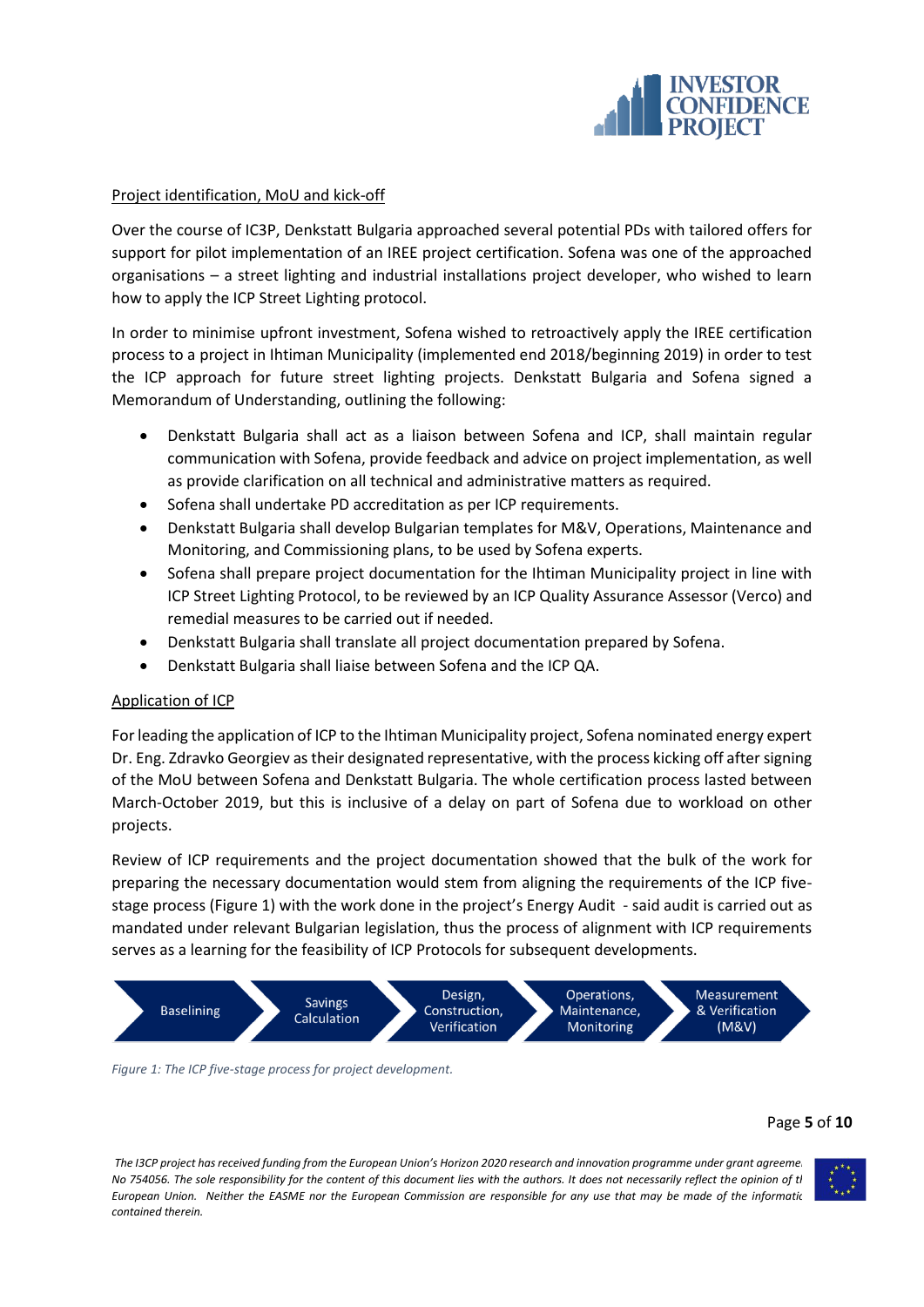

Sofena also kicked off preparation of OMM and Commissioning plans, where it was envisioned that the work would establish whether Sofena's internal project management procedures adhere to the requirements for preparation as per ICP.

## Training and PD Network Registration

Sofena's designated representative undertook and successfully completed the ICP Online Training Webinar on 24<sup>th</sup> of May 2019 and Sofena submitted documentation for joining the ICP Project Developer Network for Street Lighting on 29<sup>th</sup> of July 2019.

Sofena estimate about 2 man-days for attending developer training, studying the requirements of the ICP framework and the Street Lighting protocol, as well as submitting the required documentation for joining the Street Lighting PD Network. Throughout this process, Denkstatt Bulgaria (as the in-country ICP advocate) served as a point of contact for Sofena, providing support on questions relating to the training and registration process – such as required qualifications, declaration of honour etc., in coordination with the ICP Technical Team.

Verco reviewed Sofena's application to join the ICP PD Network for Street Lighting (a pre-requisite for project certification) – reviewing the academic and professional qualifications of Sofena's designated energy expert and their Declaration of Honour.

## Aligning the project Energy Audit documentation with ICP Protocol requirements

#### *Baselining*

The approach used for savings calculation in the project Energy Audit was found to adhere to IPMVP Option B "Whole facility" (meeting ICP requirements), with savings determined based on metered data from street lighting system cartridges in all settlements where the ECM was to be implemented – the reliability of the data is assured by the fact that said cartridges are registered and undergo metrological audits as per Bulgarian law.

The base year chosen was 2017, with the base period being 12 months immediately before the decision to introduce energy-saving measures. Baseline power consumption was determined to be 994 721 kWh – no normalisation was deemed necessary as the entire lighting stock would be undergoing replacement without any expansion. Adjustments were also not carried out  $-$  the operating parameters of the lighting network were deemed to have not changed, and there was no need to adjust for downtime due to blown out fixtures as the network has been upkept well (fixtures fixed in a matter of 1-2 days).

#### Page **6** of **10**

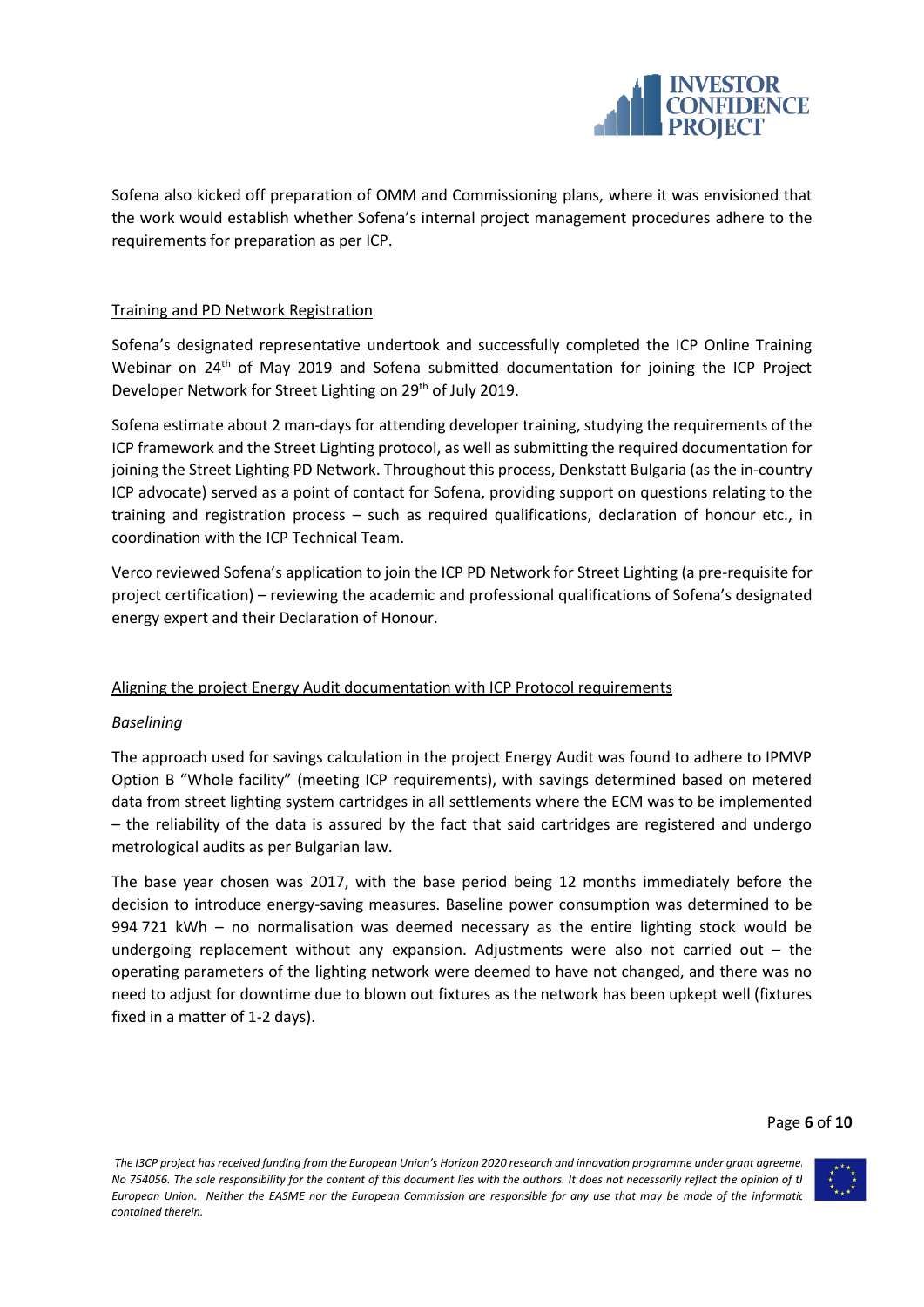

### *Savings calculation*

The energy expenditure of the Ihtiman Municipality lighting network for the base period was calculated based on:

- The known stock of luminaries and their installed capacity [\(Table 1\)](#page-2-1)
- Assuming 4100 hours of operation per annum as per the technical specification of the provider of the time relay used for the street lighting
- Taking into account losses losses in luminaire control gear (up to 20%, noted in the installed capacity in [Table 1\)](#page-2-1) and losses due to theft and leakages (est. 29.7%).

Energy expenditure at the baseline (p.a. 2017) estimated at 994 721 kW. Costs w/o VAT estimated at 142 024.31 BGN using a price of 0.143 BGN/kWh (average annual tariff as per commercial metering and invoicing).

Expenditure and costs post-ECM were calculated as follows using an identical cost of BGN/kWh and operating hours p.a., with 7.5% losses assumed stemming from the technical specifications of the lighting control equipment [\(Table 4\)](#page-6-0).

| <b>Luminary type</b> | #    | <b>Power</b><br>(W) | Installed capacity<br>(kW) | hours | <b>Operating   Consumption</b><br>(kWh) | <b>Expense</b><br>excl. VAT<br>(BGN) |
|----------------------|------|---------------------|----------------------------|-------|-----------------------------------------|--------------------------------------|
| LED luminary 14W     | 4069 | 14                  | 56.97                      | 4100  | 233 561                                 | 33 399.17                            |
| LED luminary 18W     | 298  | 18                  | 5.36                       | 4100  | 21 9 92                                 | 3 144.91                             |
| LED luminary 26W     | 38   | 26                  | 0.99                       | 4100  | 4051                                    | 579.26                               |
| LED sphere 35W       | 91   | 35                  | 3.19                       | 4100  | 13 0 59                                 | 1867.37                              |
| Losses 7.5%          |      |                     |                            |       | 20 3 65                                 | 2912.26                              |
| <b>Total</b>         | 4496 |                     | 66.50                      |       | 291 904                                 | 41 902.96                            |

<span id="page-6-0"></span>*Table 4: Energy consumption and costs after ECM implementation.*

Given the baseline costs as stated above, the ECM is expected to bring savings of 702 816.7 kWh/year and 100 121.35 BGN/year – i.e. approx. 3.4 times reduction in energy use and costs, assuming that the statutory 7.5% loss rate is maintained.

Investment costs are calculated based on fixed cost quotations from technology providers, totalling 749 237,45 BGN (incl. 3% contingency). A payback period of 5.6 years is calculated, the ECM financed via an ESCO agreement.

## *Implementation plans*

As required by the ICP Street Lighting protocol, Sofena developed the following three plans with support from Denkstatt Bulgaria:

Page **7** of **10**

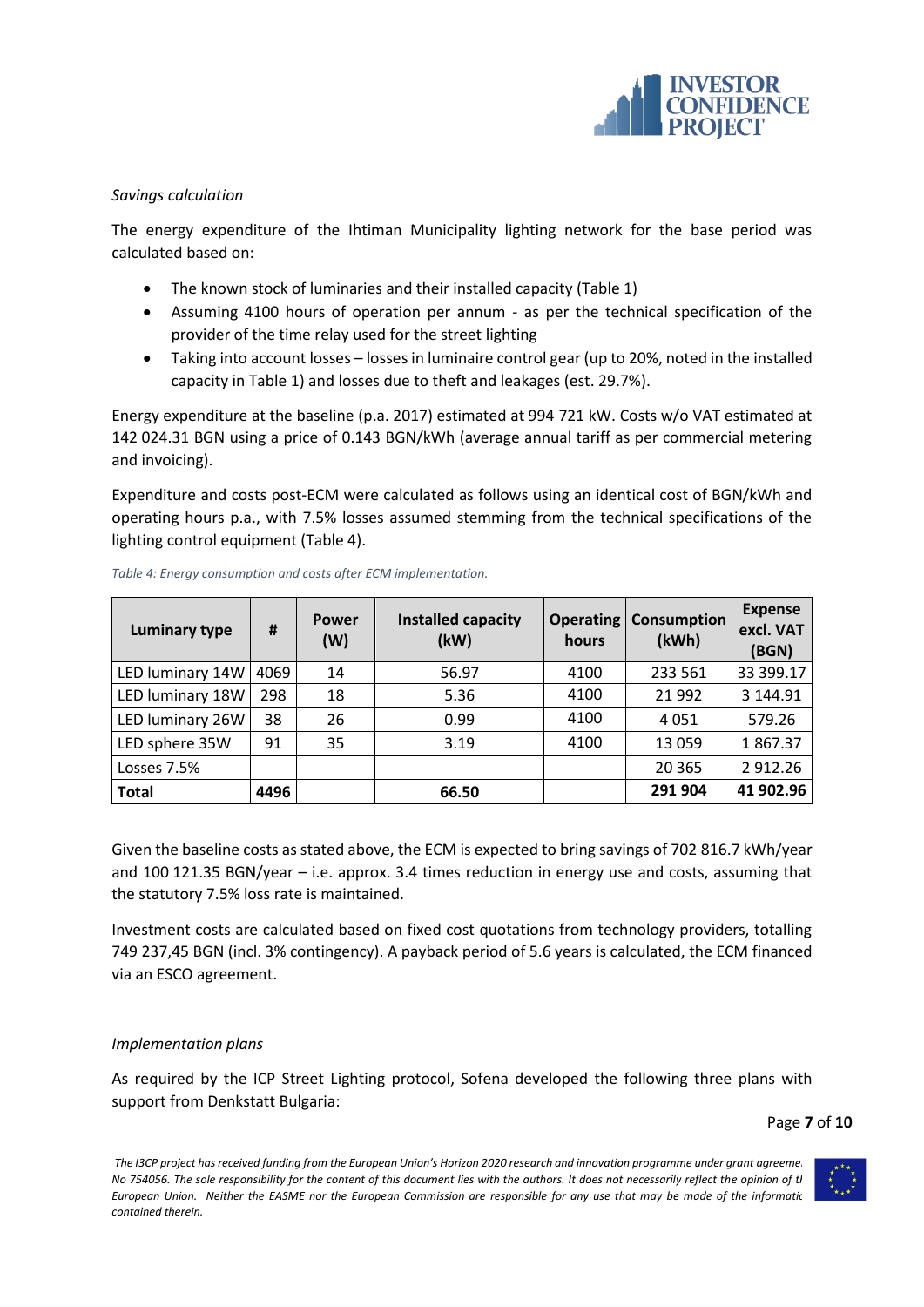

# **Operational Performance Verification (OPV)**

Plan **Ensure that ECMs are installed** correctly and capable of achieving the predicted energy savings

- Qualified OPV professional
- Process targeted at
- implementation of ECMs
- Training plan, systems manual

# Operations, **Maintenance & Monitoring (OM&M)** Plan

**Systematic monitoring of energy** system performance and implementing corrective actions

- Ongoing management regime
- Performance indicators
- Responsibilities, processes
- Training plan, user manual

# **Measurement & Verification** (M&V)

Plan Comparison of actual and predicted performance to calculate the energy savings

- Qualified M&V professional
- M&V Plan according to IPMVP
	- Whole facility (Option C)
	- Part of facility (Option A/B)

## *Project-specific support/reviews and quality assurance*

Throughout the entire project certification process, Sofena communicated with Denkstatt Bulgaria, who liaised with Verco in order to prepare and quality-assure all relevant documentation.

Denkstatt Bulgaria's engagement throughout the project's accreditation was facilitated via regular contact with Sofena's representative (in-person meetings, e-mail and telephone), Denkstatt Bulgaria providing support and addressing queries on all matters pertaining to the project accreditation, most importantly to do with aligning the project's statutory Energy Audit documentation with ICP requirements, including highlighting gaps and offering suggestions for addressing these. The process of accreditation included the following milestones (major project updates):

- 14 March 2019: Work on the project started with GAP analysis based on the provided energy audit;
- 10 April 2019: First teleconference call between PD and QA provider in order to discuss project approach;
- 9 August 2019: PD application process finalised;
- 19-25 August 2019: First draft of IREE application documents provided by PD;
- 4 September 2019: First feedback from QA provider received;
- 7 October 2019: Second draft of IREE application documents provided by PD;
- 24 October 2019: Second feedback from QA provided received;
- 27 October 2019: Third draft of IREE application documents provided by PD;
- 29 October 2019: IREE project certification received.

As Sofena undertook their work in Bulgarian (incl. using the Bulgarian version of the ICP Street Lighting protocol), Denkstatt Bulgaria prepared Bulgarian versions of the project documentation and subsequently provided translation support throughout the accreditation process.

Page **8** of **10**

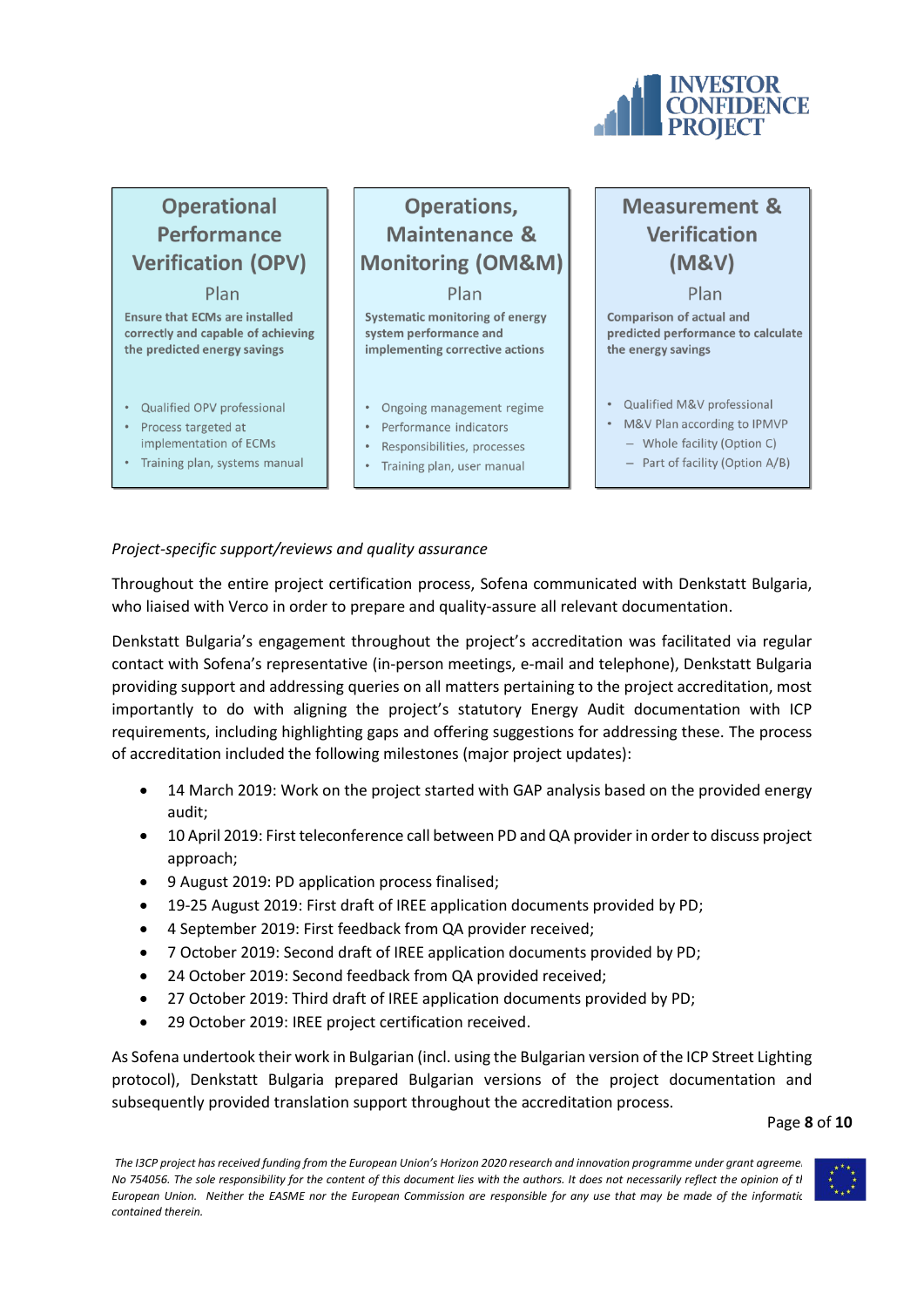

Verco provided quality assurance for the project supporting Sofena with developing the required documentation in liaison with Denkstatt Bulgaria. Feedback was provided in a review tool, in spreadsheet format, which was created by Verco to cover each of the new protocols developed. The review tool generates the specific documentation requirements depending on the protocol being followed, and, as well as providing a record of which documentation has been submitted, it also provides a means of providing feedback to the project developer on any deficient areas. Two rounds of comments were issued in total for the project, in addition to various direct correspondence between the PD and QA, liaised by Denkstatt Bulgaria.

In addition to the documentation review, Denkstatt Bulgaria provided specific input on the contents of the three plans, the selection of the most appropriate Measurement & Verification approach, as well as guidance on if and how the project statutory Energy Audit aligns with ICP requirements.

## <span id="page-8-0"></span>**Status**

The project became the first lighting project to receive the Investor Ready Energy Efficiency<sup>TM</sup> certification on 29.10.2019. The major outcome of the project is the successful alignment of statutory documentation necessary for street lighting development projects with the requirements of ICP Street Lighting protocol, which Sofena plans to potentially utilise in future lighting projects.

# <span id="page-8-1"></span>Lessons learnt

The main outcome of the project is the alignment of ICP Street Lighting requirements with the statutory documentation and project process under Bulgarian legislation. Important lessons learnt that facilitate the successful uptake of ICP include:

- An existing relationship between the PD and the project owner can significantly expedite successful project completion.
- An existing project mandate in this case full lighting network refurbishment financed via ESCO – for which ICP certification is a valuable add-on for the project owner.
- Sufficient technical background for the PD allowing for quick take-up of ICP requirements and alignment with existing ways of work.
- Additional effort required is limited estimated at 6-7 additional days on top of statutory requirements, though this including the learning process itself, i.e. would be lower in subsequent projects.
- No additional costs are entailed apart from the additional effort for ICP documentation.
- The above however should be contrasted against the additional effort for document translation in the project QA process, given the current lack of a Bulgarian QA provider. However, the translation and dissemination of the Bulgarian versions of the Protocols, project application templates (plans) and training materials significantly reduced the required efforts from the project developer for developing the project documentation.

Page **9** of **10**